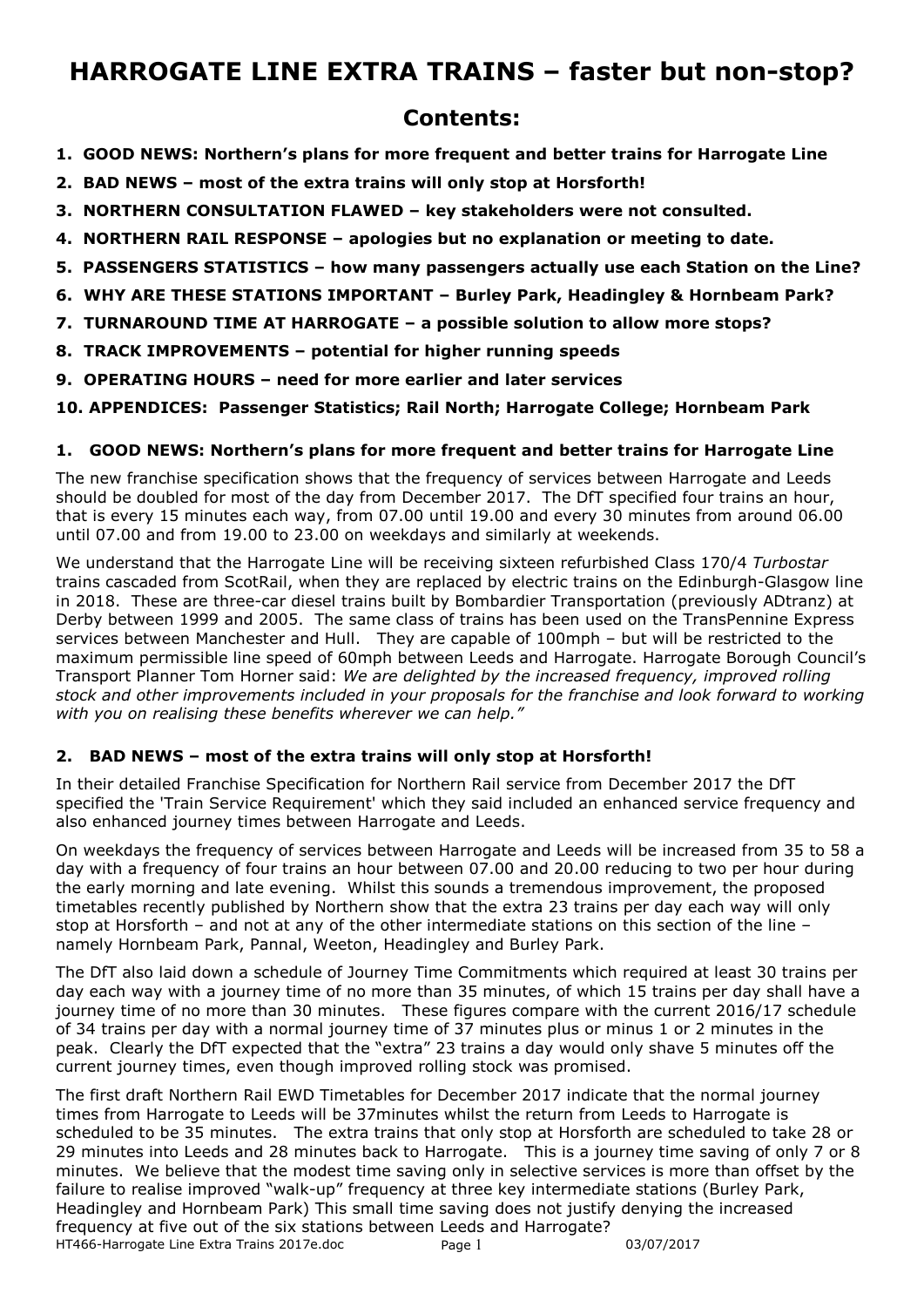### **3. NORTHERN CONSULTATION FLAWED - Key stakeholders were not consulted**

Although Northern began consultations on their proposed December 2017 Timetable in November 2016, they did not include either Harrogate Borough Council or Harrogate District Chamber or the Harrogate Line Supporters Group or Railfuture Yorkshire Branch in their e-mail distribution.

In November 2016 John O'Grady Regional Stakeholder Manager, East Region, issued the following bulletin to his two Regional Stakeholder Managers Alison Bell and Adrian Thear:

*Further to the Network Rail press release (which can be accessed here) issued last week, I wanted to let you know what this news means for Northern.* 

*We will of course be delivering all of the transformational changes, including a broad suite of timetable enhancements as part of this franchise, but because of the delay to the Great Western electrification scheme, it means that the scheduled cascade of DMUs required to enhance our full timetable in December 2017 will not be available as originally planned. As a result, our planned timetable enhancements will now be phased, with the majority of improvements introduced from May 2018.* 

*While the principal focus is to deliver this May 2018 timetable in full, certain elements of the original December 2017 timetable may still be deliverable.* 

*The specific detail is still being finalised from an operational perspective. Determining which service enhancements could still potentially happen in December 2017 will be based on the following criteria:* 

*- Services that are able to be rolled forward without significant further change into the 'full' May 2018 timetable* 

*- Services that are relatively self-contained and do not require wholesale changes to a wider group of services* 

*Based on the above, a further update, together with a full consultation on our plans, will take place in February 2017* 

### **BUT - NONE OF THE HARROGATE STAKEHOLDERS RECEIVED THE ABOVE E-MAIL!**

On 27th January 2017 John O'Grady issued an email headed *"Briefing: December 2017 Timetable Consultation 2"* to his two Stakeholder Managers, suggesting that "*The attached document will be useful in your deliberations."* The text was as follows:

#### *Dear Stakeholder,*

*Following the update on Northern's December 2017 timetable change issued back in November (copy below this email for reference), I can now offer a full consultation on this piece of work.* 

*The attached document provides specific details on the service enhancements planned for, and interfacing with, Northern's East region in December 2017. While I acknowledge that this information may not be relevant for some of your geographic areas, it is important to share the plans transparently for our entire network with everyone. I hope you recognise this is appropriate.* 

*As part of the consultation, we welcome your feedback and questions. Please send to both Alison and I. These will be passed to our service planning team to respond to, and if a face to face discussion is required, then this can also be arranged.* 

*For simplicity, I would ask you to collate all questions and/or feedback from your organisation or group via one document and aim to return it to me no later than Wednesday, 8th February, so we can swiftly respond.* 

*While this briefing and any attachments can be shared with your colleagues and associates, it should not be copied for use in any newsletters, press releases or publicly available reports without prior consultation* 

**However neither of the above messages was received by the main Harrogate stakeholders until 20th February and only then via a third party in the Railfuture Yorkshire Branch. This was in spite of a specified closing date for questions of 8th February 2017.** 

**Furthermore the official Harrogate Line Rail Officers Group was not consulted and no meeting was convened to consider these proposals before they were published. This is a completely unacceptable state of affairs. The 4 tph timetable is such a fundamentally important issue for this group, which suggests that Northern and NYCC are only playing lip service to the Rail Officer's Group.**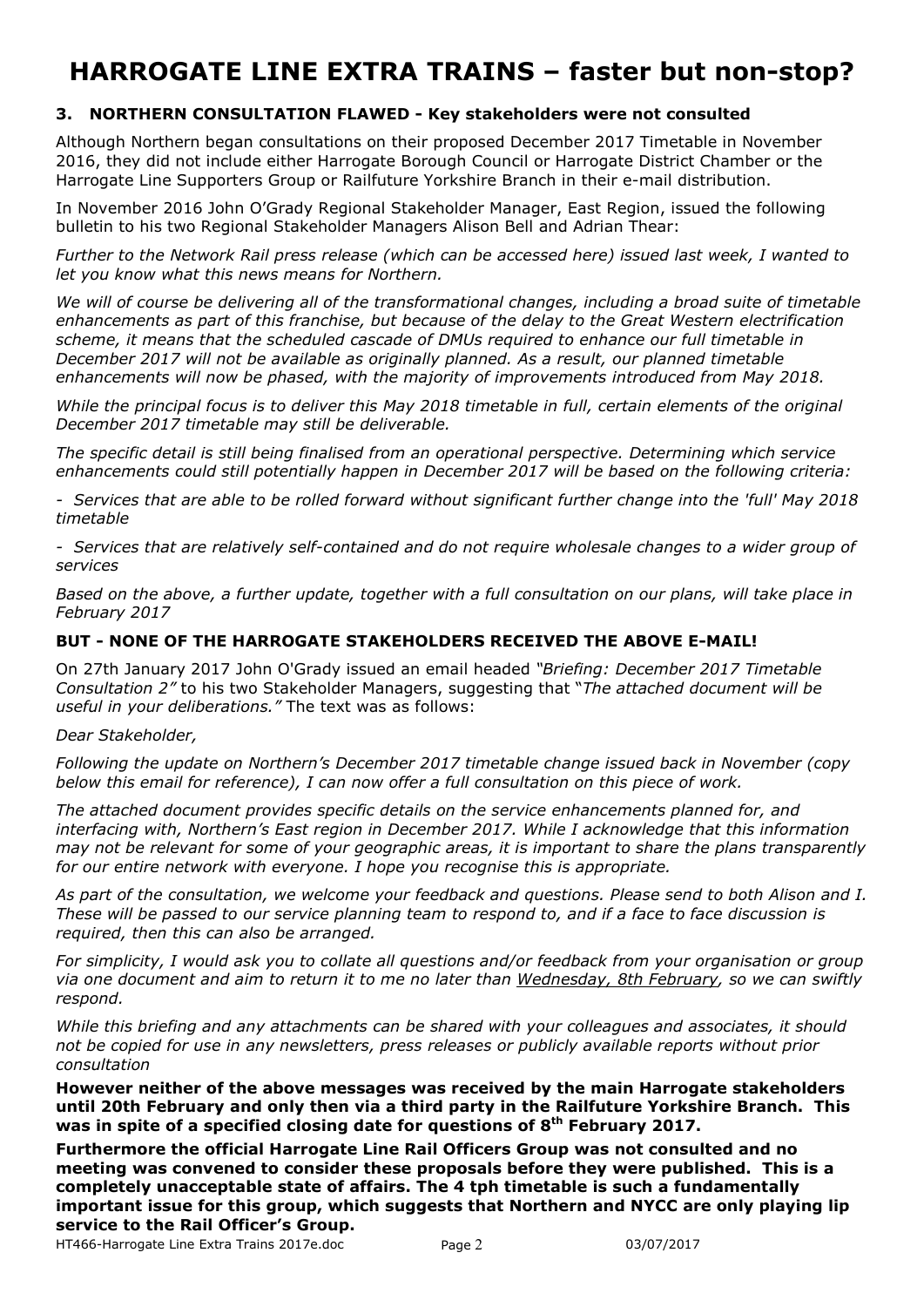### **4. NORTHERN RAIL RESPONSE – apologies but no explanation or meeting to date.**

On 15th March Northern's Stakeholder Manager East Region, Alison Bell sent an apology as follows:

*In terms of Dec 17 consultation I am afraid that we did make mistakes and unfortunately did not consult with everyone that we should have – this was our mistake and error for which I can only apologise. We know this and have learnt from the experience and will do better with the May 18 consultation. Alison Bell.* 

#### **BLD replied immediately as follows:**

*It is ironic that you now refer to "preparation for the May 2018 consultation process" when the current frustrating situation has only emerged because of your lack of prior consultation with key Stakeholders on the proposed December 2017 timetables.* 

*It now appears that District Councils and Rail User Groups across Yorkshire were excluded from the promised "consultation" on the proposed December timetables. Why was that? Was this an accidental result of the changes in Stakeholder Managers - or a deliberate attempt to minimise feedback from Stakeholders - whom you are always quick to contact when you want our support.* 

*Who is the most senior person in Northern Rail who can spare any time to see what went wrong last time and ensure that the next consultation is INCLUSIVE and not EXCLUSIVE as it was last time? Should we get our MP involved in the issue? He is very well placed to advise! I repeat that we need ALL trains on the Harrogate Line to call at Hornbeam Park in both directions with effect from December 2017 please. If not, why not?* 

#### **Paul Barnfield, Northern's Regional Director-East responded on 3rd April as follows:**

*I haven't personally seen a significant number of letters from Harrogate businesses although I have had personal correspondence with Debra Forsyth-Conroy at the College which I have responded positively to and identified the services that we are able to stop at Hornbeam Park following stakeholder feedback namely 2 trains in the morning peak and 1 during the evening peak. As you're aware, the doubling of the train service from December '17 on the Harrogate line is a huge step forward and comes alongside significant planned investment in both the rolling stock and stations on the line. In order to achieve this the trains have to be pathed appropriately and the planning team having done a full assessment have determined that it is not possible from May 2018 to path these trains with the additional stopping time that would be incurred should all trains stop at Hornbeam. I have just reviewed this again with the team and they are unable to move away from this conclusion.* 

*I am more than happy to come and speak with local business representatives if you still feel that this would add value but I have to be clear in order to ensure that expectations are managed appropriately that we have taken this as far as we can at the present time and feel that we need to be careful not to detract from what I feel is a fantastic news story overall for the line. Of course, if opportunities arise in the future to put more additional stops in then we would be more than happy to look at that* 

We have since provided Northern with further evidence from local businesses and the Harrogate Council and we repeated our request to Paul Barnfield for a site meeting with the owner of Hornbeam Park and the Principal of the College, but he has have not yet offered us any possible dates.

### *EXPERT OPINION:*

*In this situation an apology is not really good enough. What do Northern propose to do to resolve the current impasse and make good their errors? They should be bending over backwards to fix the oversight and the consequences of it (i.e. no additional station stops) How did the Chamber's initiative to achieve four trains per hour get hijacked to become a fast service without any involvement or consultation?* 

*It was a good news story that has been significantly diluted by the ridiculous scenario we now find ourselves in. Do any Airedale services (15" interval) operate non-stop to Keighley or Skipton? I think not! The approach is wholly inconsistent with the approach and strategy on other parallel routes. It completely undermines the value of a 15" interval walk-up service and overlooks the importance of reducing Generalised Journey times through increased frequency for over 1.45m users p.a. (800-900 passengers per day) or more than a third of the total users of the route between Leeds and Harrogate.* 

*Firstly, someone needs to be held to account as to why Harrogate Council and Harrogate Chamber as the absolute key drivers and beneficiaries of this service have not been consulted. This is such a significant faux pas as to render the consultation pretty much invalid in terms of meeting the spirit of the intention of any consultation. As the primary client in consultation terms, I would expect the supplier to be bending over backwards to resolve the situation, not just apologising and closing ranks on their decision making without providing adequate transparency. However, there appears also to be some failing within NYCC as well if they did not spot that the Harrogate Line Rail Officers Group and HBC/HDC/HLSG were not included in the consultation.* 

*Secondly, we need to see the full business analysis and rationale that has resulted in this scenario being selected as a preferred option. It is possible that it makes the most economic sense because of its efficiency with rolling stock deployment but I doubt it and would be surprised if some additional stops cannot be accommodated at all.* 

*We have asked for a detailed explanation about the timetabling. The response above has no substance. Also, is the proposed investment in stations correctly targeted if Harrogate station cannot deal efficiently in fundamental capacity terms with the proposed 4tph timetable?*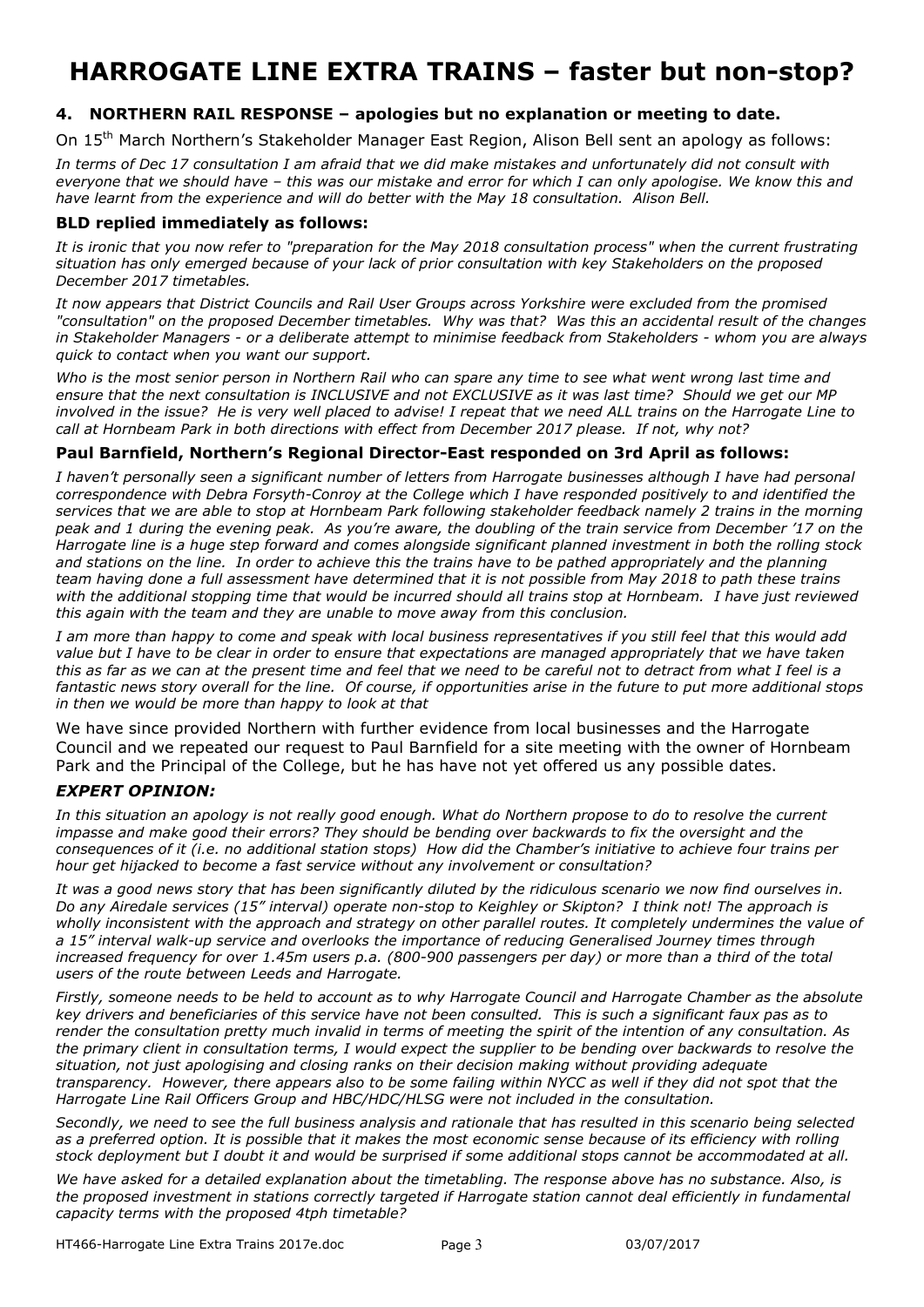### **5. PASSENGERS STATISTICS – how many passengers actually use each Station on the Line?**

We have retrieved and analysed the ORR's annual estimates for the total numbers of people entering and exiting each station on the Harrogate Line between Leeds and York as shown the Appendix A.

The Harrogate Line as a whole shows a growth in annual usage from 3.4m in 2006-2007 to 5.0m in 2015-2016, which is equal to a 48% growth over the 10 years, which clearly justifies the planned investment in upgrading the whole Line.

The Leeds to Harrogate section of the line has a total usage of 4.3m with a growth rate of 50% over 10 years, whilst the Harrogate to York section has a total usage of 0.67m with a growth rate of 35%.

The right hand column shows the relative growth rates in usage of each station over the past 10 years. The highest growth rates are Headingley 80%, Pannal 74%, Burley Park 64% & Hornbeam Park 62% and Horsforth 50%, which indicates where investment in additional services is needed most, assuming that similar or even higher growth rates will continue in the future. (See Section 6 below).

For the six stations in between Leeds and Harrogate the figures reveal the following key points in terms of current passenger usage:

- 3.1 Harrogate has over 1.5 million passengers a year almost 36% of Leeds-Harrogate usage
- 3.2 Horsforth has nearly 1.1 million passengers a year equal to 25% of Leeds-Harrogate usage
- 3.3 Burley Park has almost 700,000 passengers a year equal to 16% of Leeds-Harrogate usage
- 3.4 Headingly has just 400,000 passengers a year equal to 9% of Leeds-Harrogate usage
- 3.5 Hornbeam Park has over 350,000 passengers a year equal to 8% of Leeds-Harrogate usage
- 3.6 The five stations at which the new "fast" trains will not stop have 39% of the total usage

#### *EXPERT OPINION:*

*The original business assessment that underpinned additional services had always expected that the additional trains would stop at most stations - I have no idea where the Horsforth only scenario came from and it effectively destroys a significant proportion of the potential value to the route as a whole. If the "express" running was just from Horsforth to Hornbeam Park it would make far more sense.* 

*Common sense is that you operate fast trains in the peak where a single train is already full before it reaches stations closer to its destination... not, definitely not, as a part of a 15 minute two-way all-day high frequency trip over 17 miles. Any minor time advantage gained by using a fast train is more than offset by the loss of frequency to 39% of users of intermediate stations between Harrogate and Leeds.* 

*Clearly it is Burley Park, Headingley and Hornbeam Park that really need to be served in both directions. Having a 15 minute interval service and not stopping at these three key stations extinguishes the "walk-up" value of the high frequency, which is intended to be a direct and significant reducer of Generalised Journey Time (GJT), which includes average waiting time.* 

*The whole point of high frequency is to reduce GJT. In the case of the Harrogate line, this advantage/benefit is being denied to nearly 39% of the users between Leeds and Harrogate because of the way the new 4 trains per hour timetable is being constructed.* 

In my view this is a fundamental flaw in the approach - but until we can see the original *rational/business case it is difficult to be sure. It all has the flavour of commercial common sense being sacrificed in favour of planning convenience. I expect also that there will be some crewing issues (accommodating crew physical needs breaks) and likely some resistance to reducing the turnarounds in order to provide comfortable performance buffers.* 

*The combined underlying demand at each of the three "missed" stations is 1.45m trips p.a. which makes up over 33% of the total trips between Leeds and Harrogate. It represents a very significant volume and omission of these stops defies all normal commercial logic. It is important to reflect how this is going to look in the eyes of users (and the media) when major events are on at Headingley Stadium or Great Yorkshire Showground. Non-stop trains will be speeding through the stations half empty, but passengers won't be able to board those that do stop because they will already be full.* 

*Additionally, the urgent need of the City of Leeds to deal with air quality as a matter of urgency suggests that the value and importance of using the additional services to best overall advantage is clearly being completely overlooked by Northern management.*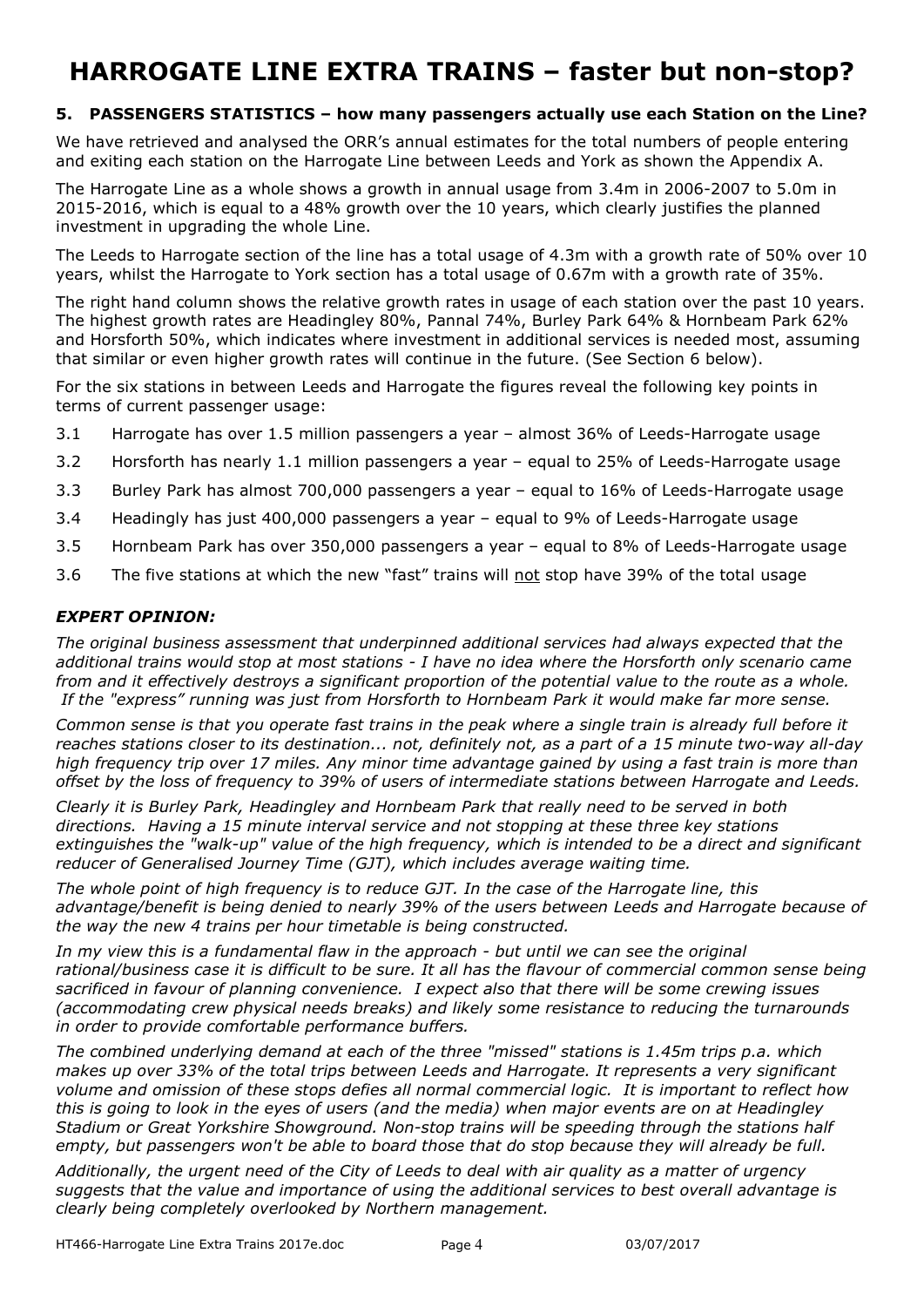### **6. WHY ARE THESE STATIONS IMPORTANT – Burley Park, Headingley & Hornbeam Park?**

In addition to the clear evidence in Appendix A of a high growth in demand, there are special factors that make these three stations very important to the local economy.

#### **Burley Park:**

A frequent Burley Park - Hornbeam Park/Harrogate connection would offer a growth market of young people probably more likely to be car-free. It would be helpful for many employers in the Harrogate hospitality and retail sectors if some of the students from the various Leeds universities and Colleges seeking part-time or full-time employment could make the journey to Harrogate more efficiently.

The Burley Park / Headingley / Harrogate link is particularly important to enable new graduates who live in North Leeds to take up jobs in Harrogate where we have gaps in skills. As Harrogate doesn't have a University some of the skills required by employers in the district can often only be sourced through recent graduates from universities in Leeds who decide to stay in the area.

#### **Headingley:**

In addition to being a major residential area for commuters, Headingly Station is a short walk from the world famous cricket and rugby football ground where international matches attract massive crowds.

There are strong flows of students between Hornbeam Park and Headingley/Burley Park areas

#### **Hornbeam Park:**

Hornbeam Park is the location of a major business park with around 125 businesses and around 2,000 employees. Also a college of further education and two large secondary schools - St Aidans and St John Fisher. These premises alone merit a 15 minute frequency in each direction. In addition there are large housing estates all around and further housing developments have been planned.

Harrogate College employs circa 240 staff, with 10% of these staff using the rail system and Hornbeam Park station to access work. The College enrols annually 900 full-time and 1800 part-time students, a high percentage of whom use the rail system on a daily basis to access learning at all times of the day.

On 24 February, Harrogate Council wrote to Northern as follows:

*HBC is keen to see Hornbeam Park as the main catchment station for southern Harrogate. It is the second busiest station in our District from ORR data and represents a strong opportunity to further grow patronage on the line and reduce vehicle trips into central Harrogate and Leeds. We will look at options to expand the parking offer at the site to enable it to grow further aligned with improved rail services. The site offers good day-round patronage and growth opportunities with the businesses on site, Harrogate College and the residential areas in walking distance.* 

*Further, significant, development (circa. 2000 homes) is planned to the West of Harrogate and associated with these proposals we will be looking to provide improved transport connections into Hornbeam Park station. Increasing business travel from Hornbeam Park to the growing Cardale Park employment site is also important to us.* 

*Including Hornbeam Park as a stop on the December 2017 services (or when they may be introduced) represents a good business opportunity and getting the services in as soon as possible provides a further lever in encourage future development opportunities to connect into the site – therefore far more likely to increase your revenue in the short to medium term as well as long term.* 

*We felt that Hornbeam should (hopefully) be operationally workable with it being close to Harrogate and potentially impacting less on journey times.* 

### *EXPERT OPINION:*

*To my mind, all trains should stop at all stations off peak. We should ask to see any business case/revenue/ridership analyses that supposedly purport to underpin the current timetable thinking.* 

*Underlying demand suggests that the objective should be for all trains to also stop at least at Burley Park, Headingley and Hornbeam Park. The potential for growth reinforces that conclusion.* 

*We will need an objective plan to identify how best to get there but I would strongly recommend that as a priority, we put Network Rail and NYCC on notice about the requirement for selective track speed increases in CP6 and the need for Network Rail's asset renewal strategy to form a key part of future improvements for the route in a way that has been overlooked in recent years.*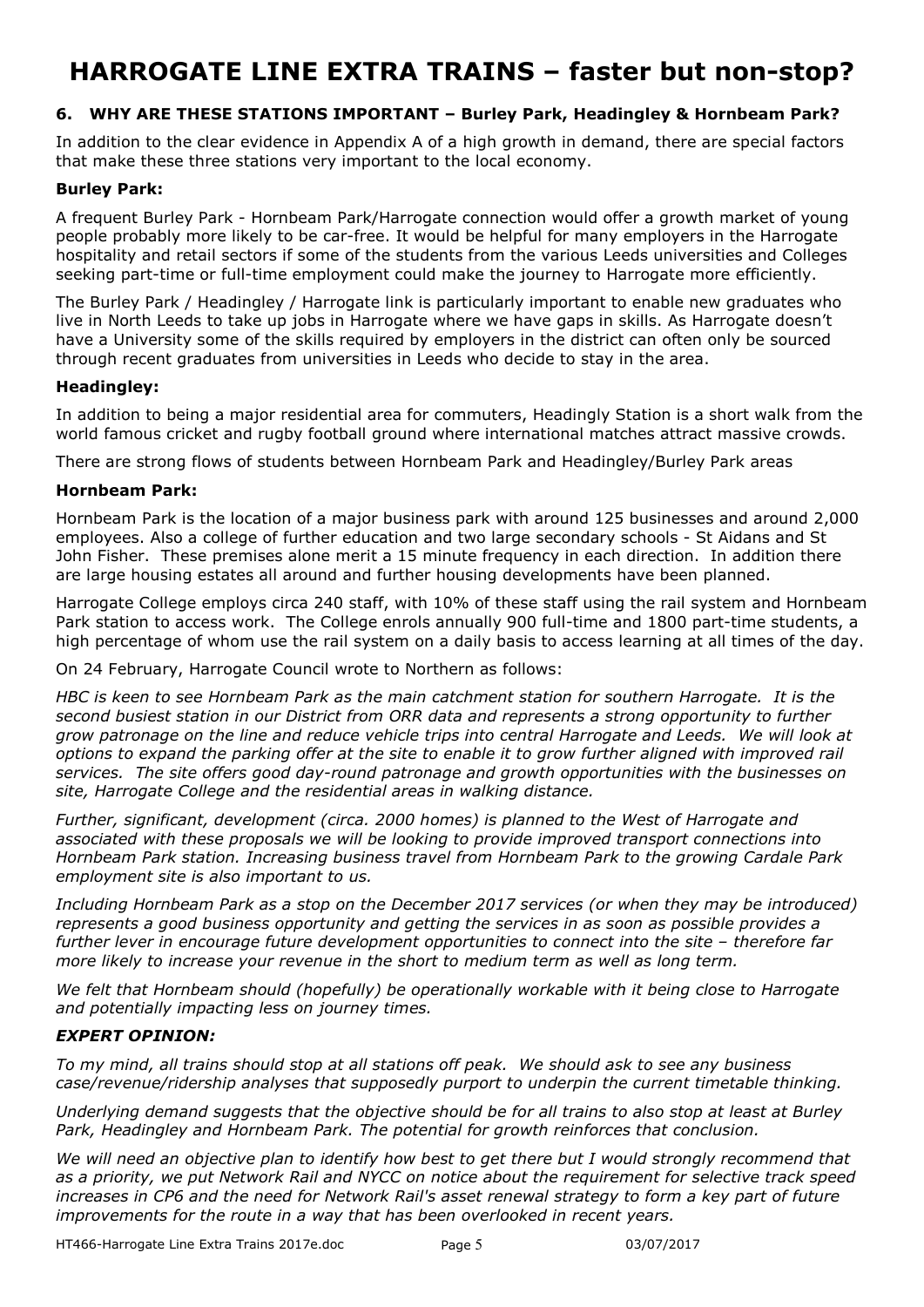### **7. TURNAROUND TIME AT HARROGATE – a possible solution to allow more stops?**

We have now studied in detail the draft Dec 17 EWD Proposals for the Harrogate Line timetables issued by Service Planning on 27th April 2017. Looking at their arrival in Leeds during most of the day, the extra trains are due in at xx.01 and xx.30 and then they appear to depart back to Harrogate at xx.14 and xx.44 - which indicates a turnaround allowance of 12 to 14 minutes standing in Leeds Station.

In the opposite direction the extra trains are scheduled to arrive at Harrogate at xx.12 and xx.42 and then to depart back to Leeds at xx.32 and xx.02 - which indicates a 20 minutes turnaround time standing in Harrogate Station.

Obviously the early morning and evening timings are different - but the above does indicate that there is plenty of opportunity in the "express" timings to allow for some extra stops - but during the morning and evening peak it is more complicated!

### *EXPERT OPINION:*

*Without sight of the detailed Train Diagrams we cannot assume that every "fast" train arriving at Leeds forms the following return "fast" service to Harrogate, whereas it is a far safer assumption at Harrogate. Adjusting the times at the Harrogate end to accommodate additional stops will also be easier than at the Leeds end because there far fewer interactions with other trains to accommodate. Most trains appear to have a turn-round time of 20 minutes at Harrogate to play with. If three additional stops were inserted, I estimate (without doing a detailed analysis) that it would insert 5-6 minutes additional journey time into the trip each way.* 

*The trains would arrive at Harrogate 5-6 minutes later but they would also have to depart from Harrogate 5-6 minutes earlier (so they fitted into the same slots between Wortley Junction and Leeds station. This would reduce the 20 minute turnround time at Harrogate to 8-10 minutes. However, this is permissible - the minimum turn-round time for a multiple Unit train at Harrogate is quoted at being 8 minutes in Network Rail's Timetable planning rules, provided it arrives and departs from the same platform. If the train is required to re-platform, the minimum turnround time is 15 minutes – but this may not be necessary as a slightly later arrival time at Harrogate (arising from the additional stops) would remove conflict with the southbound York/Knaresborough to Leeds services using platform 3. i.e. the additional services would fit comfortably between the existing half-hourly services heading towards Leeds We need to see the train set allocations/diagramming to better understand what opportunities may be available. This will inform the extent to which short turn-rounds at Leeds and Harrogate and the layout/capacity at Harrogate station are inhibiting the ability to accommodate additional stops.* 

### **8. TRACK IMPROVEMENTS – potential for higher running speeds**

When Network Rail resignalled the Leeds-Harrogate section in 2012, it was promised that the section would be open 24-7. However Network Rail's Train Planning Rules for 2017 still provide the same opening times as applied before the resignalling, especially Sunday Morning. This is probably because the route still requires Harrogate signal box to be opened.

There are also speed restrictions on some sections of the line that need to be removed subject to the relevant improvements to the track and signals.

### *EXPERT OPINION:*

*Underlying demand suggests that the objective should be for all trains to also stop at least at Burley* Park, Headingley and Hornbeam Park. We will need an objective plan to identify how best to get there *but I would strongly recommend that as a priority, we put Network Rail and NYCC on notice about the requirement for selective track speed increases in CP6 and the need for Network Rail's asset renewal strategy to form a key part of future improvements for the route in a way that has been overlooked in recent years. Given the urgency of resolving air quality issues in the City of Leeds, a prompt resolution of this issue should be a political imperative.* 

*Furthermore, it may prove advantageous and operationally efficient if Harrogate station were provided with an additional platform to enable the additional services to turn round without interaction with other services. Such facilities used to exist on the south eastern corner of the station until the late 1970's but reinstatement may be more operationally advantageous using the existing Through Line (generally used for overnight berthing of rolling stock). This would have to be connected into the existing footbridge towards the northern end of the station to enable passenger access. Existing* 

HT466-Harrogate Line Extra Trains 2017e.doc Page 6 03/07/2017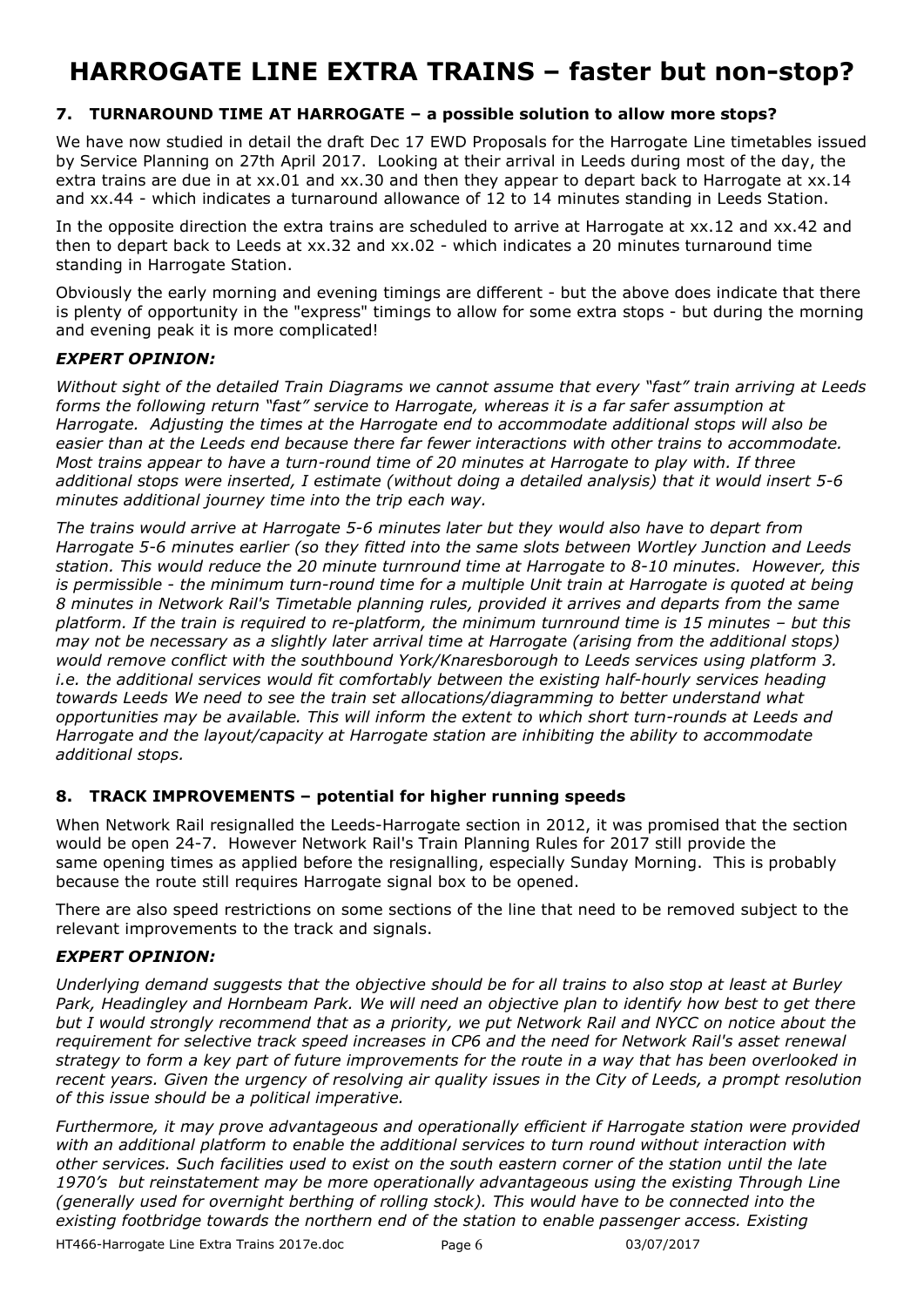*signalling (H25 signal) and associated switch 61A/B appears suitable already to permit a turnback move from the Through Line towards Leeds if a platform were provided. It is unfortunate that 61A/B switch was renewed like for like (perpetuating the steam-age 15mph speed) approximately 5 years ago as a higher speed would be more appropriate for the rolling stock in use. A modest increase to 20- 25mph may however be possible (would be beneficial for trains departing southwards from a T/L platform towards Leeds)* 

*We need to have an open dialogue with Paul Barnfield's team in view of the comment in Para 4 "I have just reviewed this again with the team and they are unable to move away from this conclusion".* 

#### **9. OPERATING HOURS – need for more earlier and later services**

Early morning and mid/late evening services planned in the December 2017 timetable seem not to have been changed significantly. We would welcome a review of these services for the future in terms of changes to timetables and in the capacity on the trains that run at this time.

Evening provision beyond 7pm from Leeds is cause for concern as the timetable out of Leeds does not appear to meet the train service requirements as specified in the franchise. HBC have asked Northern to confirm that six trains will be provided from Leeds to Harrogate between 7pm and 10pm and if there is a departure from this requirement the reason behind it?

Increasing the number of trains to four in the off peak will inevitably lead to more people wanting to return (particularly from Leeds) later in the evening, so there needs to be sufficient resources to cope with the additional demand. HBC has requested that the frequency of 4 trains per hour is extended into the evening as far as is possible. This would ensure sufficient capacity is available to cope with the existing and future demands. The immediate transition from 4 trains per hour to 1 train per hour at 19.30 is unacceptable. A minimum interval of 30" (excluding direct London services) is essential after 19.00.

Despite previous assurances, there is no proposed change in the early morning services which connect at Leeds or York with the VTEC services to Kings Cross. The first train from Harrogate to Leeds is 06.06-06.44 which does connect with the VTEC 07.00-08.59 LDS-KGX. However an earlier connection to Kings Cross was promised during the consultation once the manual signal boxes had been replaced with remote control from York. For example we would like to see something close to 05.10-05.55 HGT-LDS connecting with the 06.05-08.34 LDS-KGX service. This is needed to reach meetings starting at 09.00 - and morning flights from LHR and LGW.

Likewise we were led to expect a better connection on the late evening return service from London via Leeds at 20.35-22.57 which means a 35 minute wait at Leeds for the 23.32-00.12 to Harrogate. Whilst we would like to see a new LDS-HGT service that connects with the 21.35-00.08 KGX-LDS we appreciate that local demand will be fairly low after midnight.

Similarly the current VTEC timetables show a 21.00-23.09 late evening return from London via York that needs say a new 23.20-23.55 YRK-HGT service. This would also cater better for the evening theatre-goers returning from York to Harrogate.

#### *EXPERT OPINION:*

*Closing down the 15 minute frequency (4tph service) after 19.00 from Leeds and after 20.00 from Harrogate and moving to a 60 minute frequency is absolutely beyond belief. Leeds-Harrogate should be not less than 30 minute freq until 22.00 or close of play. This would at least be consistent with other parallel services operating on the Airedale line and significantly improve evening connectivity with trains arriving from London.* 

Parcent todas

#### **REPORT COMPILED BY BRIAN L DUNSBY**

**ORGANISER, HARROGATE LINE SUPPORTERS GROUP and TRANSPORT SPOKESMAN FOR HARROGATE DISTRICT CHAMBER** 

*EXPERT OPINION FROM MARK J LEVING, CONSULTANT.*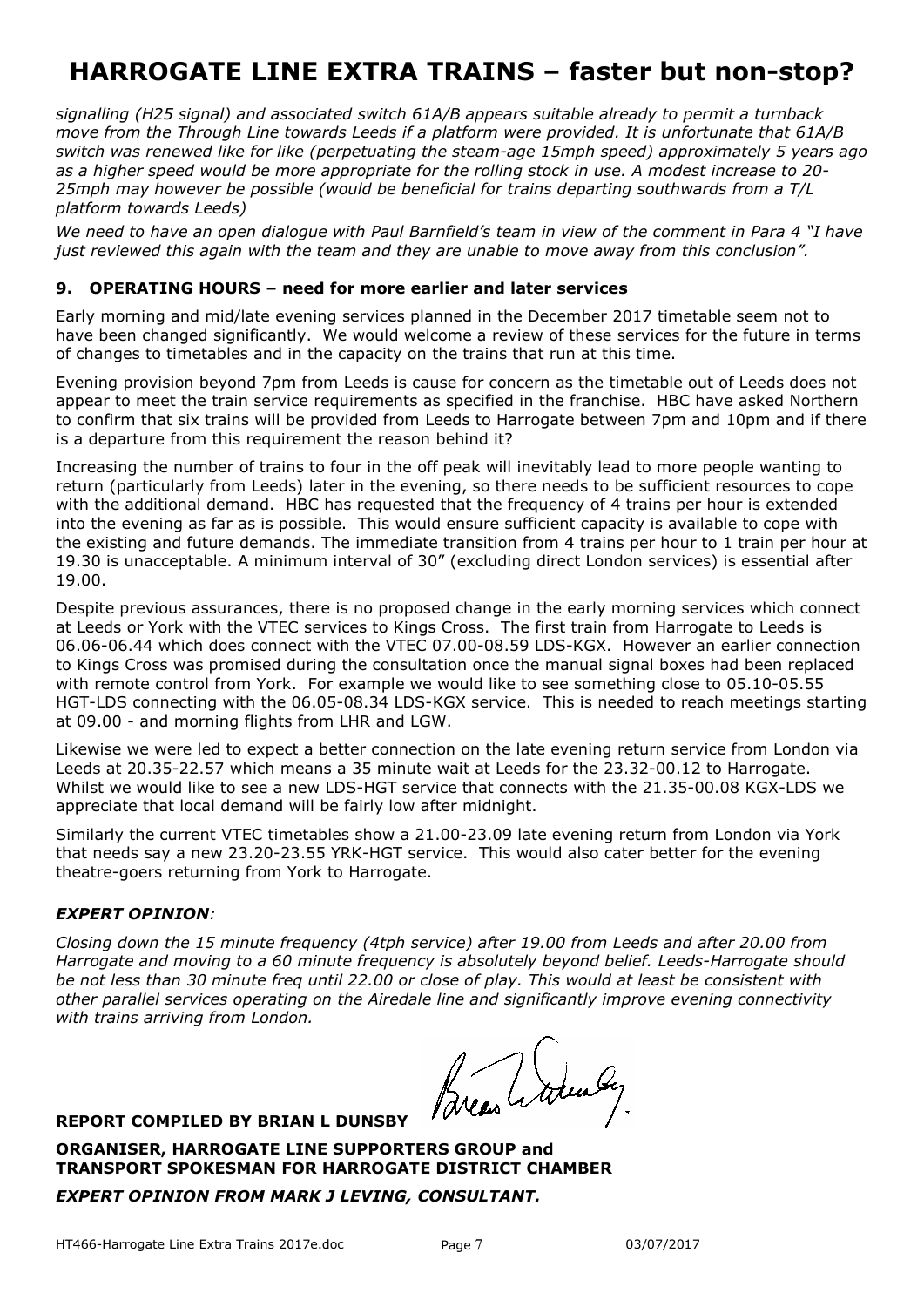#### **APPENDIX A**

#### **HARROGATE LINE – STATION USAGE STATISTICS 2007-2016**

Detailed spreadsheet file attached – ref HT465.

#### SUMMARY TABLE EXTRACTED AS FOLLOWS:

|                | <b>Total Entries &amp; Exits by Year</b> |                                      |           |                |                    |                 |                |
|----------------|------------------------------------------|--------------------------------------|-----------|----------------|--------------------|-----------------|----------------|
| No.            | <b>Stations</b>                          | - at Intermediate<br><b>Stations</b> |           | $%$ per        | $%$ of             | Non-stop        | $\%$<br>growth |
|                |                                          | 2006-2007                            | 2015-2016 | <b>Station</b> | HGT-<br><b>LDS</b> | <b>Services</b> | 2006-16        |
| 1              | Leeds                                    |                                      |           |                |                    |                 |                |
| $\overline{2}$ | <b>Burley Park</b>                       | 426,469                              | 697,856   | 13.9%          | 16.1%              | 16.1%           | 64%            |
| 3              | Headingley                               | 222,649                              | 400,202   | 8.0%           | 9.2%               | 9.2%            | 80%            |
| 4              | Horsforth                                | 729,780                              | 1,091,042 | 21.8%          | 25.1%              |                 | 50%            |
| 5              | Weeton                                   | 55,434                               | 74,096    | 1.5%           | 1.7%               | 1.7%            | 34%            |
| 6              | Pannal                                   | 94,396                               | 164,590   | 3.3%           | 3.8%               | 3.8%            | 74%            |
| $\overline{7}$ | Hornbeam Park                            | 217,508                              | 352,614   | 7.0%           | 8.1%               | 8.1%            | 62%            |
| 8              | Harrogate                                | 1,141,712                            | 1,558,124 | 31.1%          | 35.9%              |                 | 36%            |
|                | <b>TOTALS L to H</b>                     | 2,887,948                            | 4,338,524 | 86.6%          | 100.0%             | 38.9%           | 50%            |
| 9              | <b>Starbeck</b>                          | 128,590                              | 172,940   | 3.5%           |                    |                 | 34%            |
| 10             | Knaresborough                            | 248,655                              | 349,516   | 7.0%           |                    |                 | 41%            |
| 11             | Cattal                                   | 46,285                               | 60,234    | 1.2%           |                    |                 | 30%            |
| 12             | Hammerton                                | 23,655                               | 25,918    | 0.5%           |                    |                 | 10%            |
| 13             | Poppleton                                | 51,998                               | 64,550    | 1.3%           |                    |                 | 24%            |
| 14             | York                                     |                                      |           |                |                    |                 |                |
|                | <b>TOTALS H to Y</b>                     | 499,183                              | 673,158   | 13.4%          |                    |                 | 35%            |
|                | <b>H-LINE TOTALS</b>                     | 3,387,131                            | 5,011,682 | 100.0%         |                    |                 | 48%            |

*Source of data: Estimates of Station Usage collated by Steer Davies Greave on behalf of ORR. 2015-16 Time Series. Tabulation & Analysis by Brian L Dunsby.*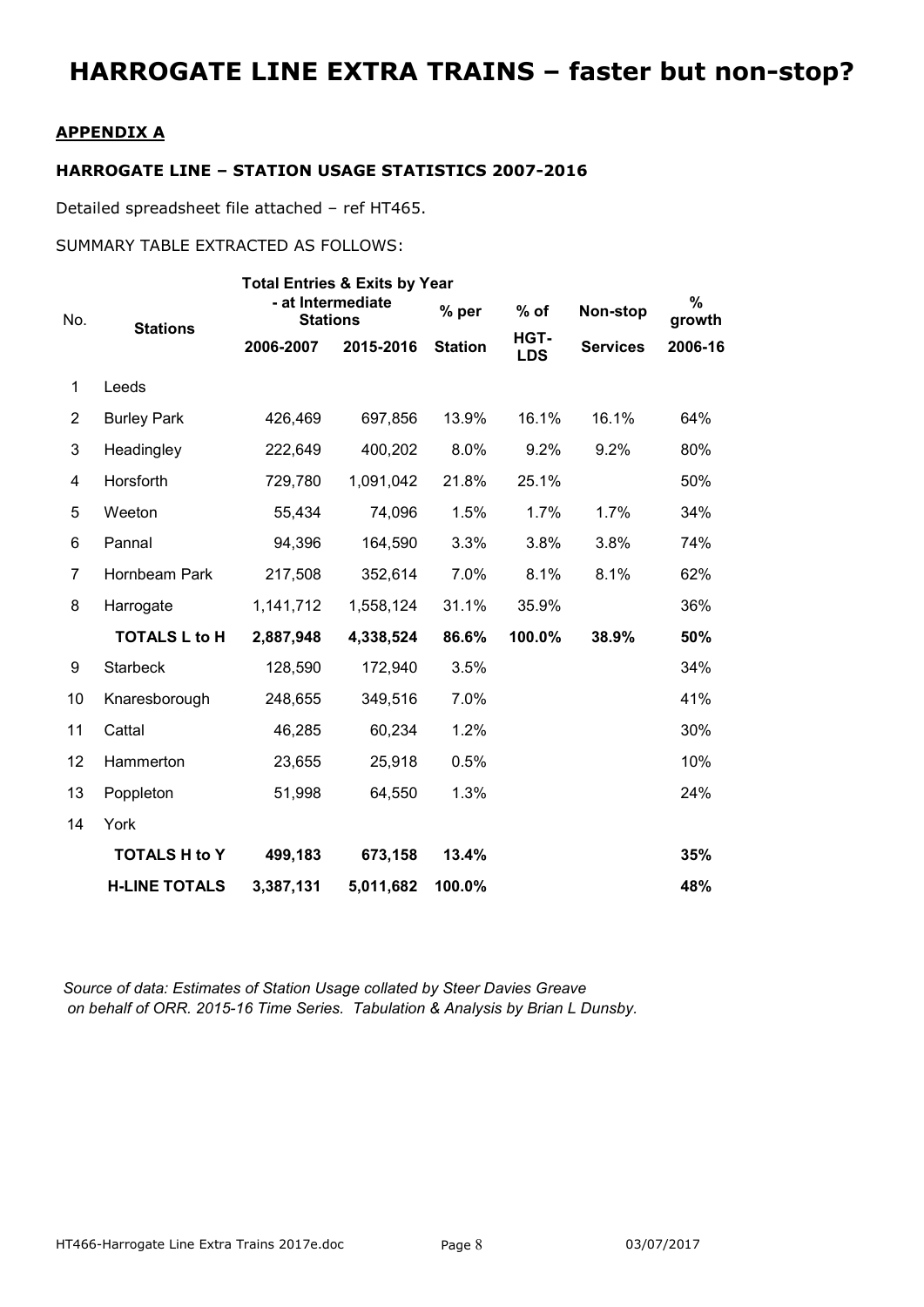#### **APPENDIX B** Ī

#### **RAIL NORTH – policy statements regarding the Harrogate Line**

On 14th April we wrote to David Hoggarth, Chief Executive, Rail North making the following key points:

*The draft December 2017 timetable does show the promised additional trains between Leeds and Harrogate creating the expected 15 minute frequency service most of the day. However these extra trains are only scheduled to stop at Horsforth in each direction - not at any of the other intermediate stations.* 

*Whilst this policy is understandable at the little-used rural stations we feel very strongly that all trains should stop at Hornbeam Park which is the second busiest intermediate station between Leeds and Harrogate - beaten only by Horsforth.* 

*As I expect you know, Hornbeam Park is the location of a major business park, a college of further education and two large secondary schools - St Aidans and St John Fisher. These premises alone merit a 15 minute frequency in each direction. In addition there are large housing estates all around and further housing developments have been planned.* 

*Northern Rail management appear very reluctant to talk about this situation so we appeal to you for support plus advice and guidance on how to persuade those responsible for timetabling to allow every train to stop at Hornbeam Park Station.* 

*In technical terms I am advised that there should be no timetabling problems stopping trains at Hornbeam Park as the trains are already running at a slow speed between Harrogate main station and the Crimple Curve. With the recent re-signalling of the line, there should also be scope for some selective line speed increases which should enable the promised more modern rolling stock to recover the minute or so needed to stop at Hornbeam Park. .* 

*I do hope you can point us in the right direction to achieve this extra stop for the new "express" trains* 

David Hoggarth replied as follows on

*As Rail North we have worked hard on behalf our Local Authority Members to secure enhancements to services as part of the new Northern (and TransPennine franchises). It is therefore really good to see the enhanced service between Harrogate and Leeds planned for introduction from December 2017. In some areas, enhancements originally planned for December 2017 have had to be delayed due to delays in electrification schemes (and the consequential cascade of rolling stock to Northern) in other parts of the country. We have helped ensure that Northern deliver as much as practically possible from December and have managed to increase the offering from that originally proposed.* 

*Northern's obligation is to meet the terms of the 'Train Service Requirement' which includes the enhanced service frequency and also enhanced journey times between Harrogate and Leeds (which will be important for the local economy).* (Web links to these documents were inserted*)* 

*Whilst Northern is free to add additional station calls, they will also have to ensure that the journey time requirements are met. Northern are also obliged to consult with the relevant local authorities on the detail of the timetable planned. I am aware that they have done this with North Yorkshire County Council who have fed in comments about Hornbeam Park and are positively engaging with Northern on what might be possible.* 

*I am therefore happy that the issue has been flagged and is being properly considered by Northern who need to have the flexibility to determine the optimal service pattern given the various constraints and ambitions. From Rail North's perspective, our Long Term Rail Strategy makes it very clear that improving journey times is a key driver of demand and economic growth, so we would not want to see these compromised.. As you imply, further line-speed improvements may be the way forward in the future if not all the stakeholder requirements can be accommodated at this point in time. Rail North is about to undertake a refresh of our Long Term Rail Strategy and the balance between service frequency at journey times is something we will probably need to review in more detail.* 

#### *EXPERT OPINION:*

*This statement fails to understand or recognise the value and significance of Generalised Journey Time reductions achieved through service frequency increases and in particular the value of a 15" walk-up frequency particularly at the most heavily used stations. It also overlooks the demand profiles generated at Headingley and Hornbeam Park stations when events take place at Headingley Stadium or the Great Yorkshire Showground. It also completely overlooks the contribution that the additional stops could make to helping to reduce air pollution in the city of Leeds.*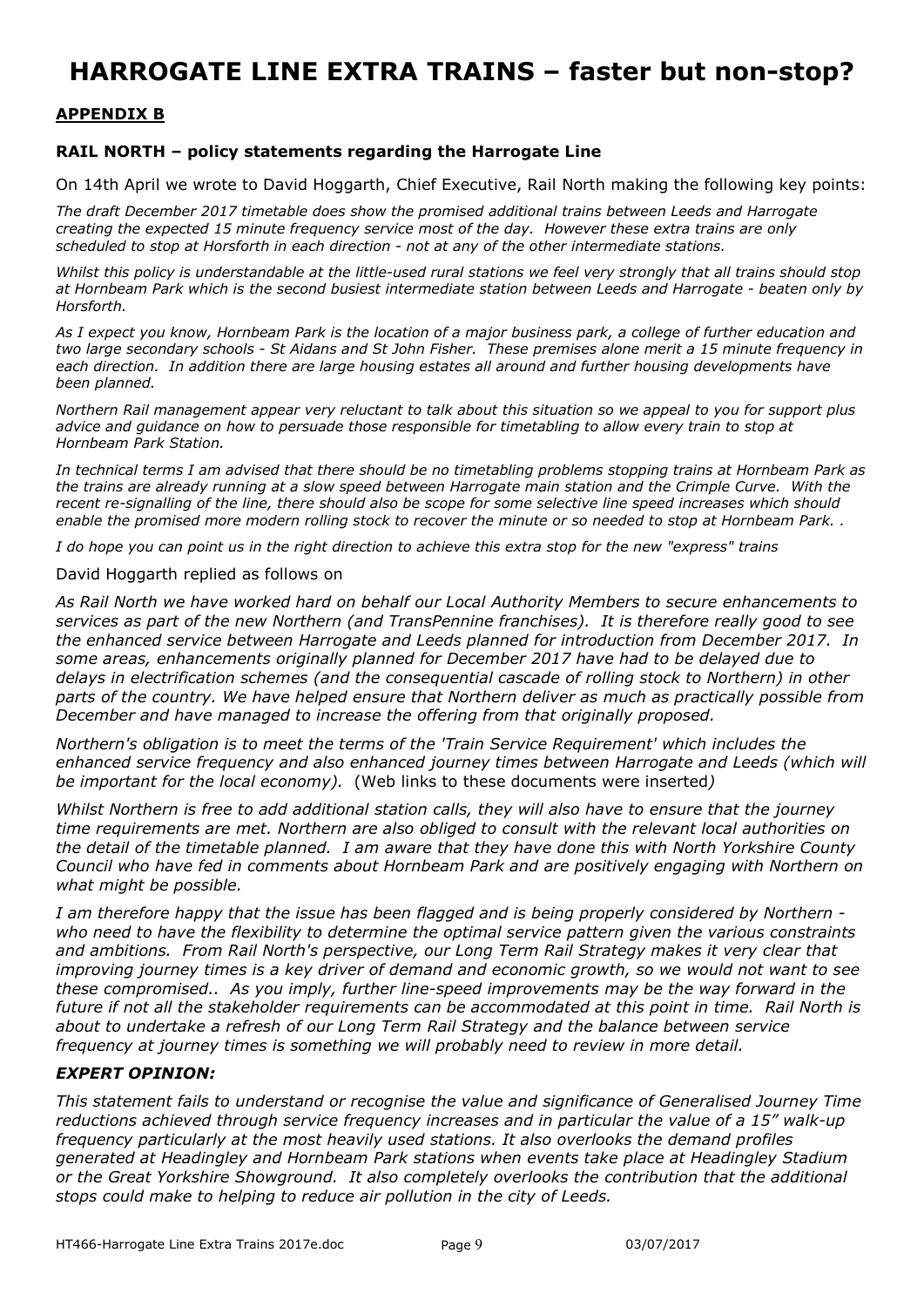### **APPENDIX C**

### **LETTER FROM THE PRINCIPAL OF HARROGATE COLLEGE TO THE INTERIM MD OF NORTHERN.**

28 February 2017

To: Mr Alan Chaplin Interim Managing Director Northern Rail Northern House 5<sup>th</sup> Floor 9 Rougier Street York YO1 6HZ

Dear Alan

I am writing on behalf of Harrogate College, as an employer and provider of Further and Higher education based on Hornbeam Park. I would ask that you consider the following in relation to the propsed revised timetable scheduling for the Harrogate Line.

Harrogate College employs circa 240 staff, with 10% of these staff using the rail system and Hornbeam Park station to access work. The College enrols annually 900 full-time and 1800 parttime students, a high percentage of whom use the rail system on a daily basis to access learning and as part of a recent campus development the College has slighlty reduced the number of parking spaces. A key part of BREEAM and our own Travel Plan have encouraged further use of the the local rail system and we have pro-activeley marketed the Hornbeam Park Station as an alternative to driving and a *travel to learn* option.

Staff and Students currently access the service from Leeds, Harrogate, Knaresborough and York at all times of the day.

As a College we believe that the new express service should continue to stop at Hornbeam Park station for both College users and we are aware that many users from the north of the town also use the staion to commute to either Leeds or York and on to London.

Therefore, I would request that Hornbeam Park station be a stop on the express service in both directions.

I would be grateful if you would keep me informed of any future develpoments in relation to changed timetabling which may affect Hornbeam Park station Yours sincerely

Debra Forsythe-Conroy Principal, HARROGATE COLLEGE

c.c. Richard Allan, Acting Deputy Managing Director Graham North, Support Officer (Rail), NYCC Tom Homer, Transport Planner, Harrogate Borough Council Brian Dunsby, Harrogate Line Supporters Group

### **APPENDIX D**

### **LETTER FROM THE OWNERS OF HORNBEAM PARK TO THE INTERIM MD OF NORTHERN.**

See the following two pages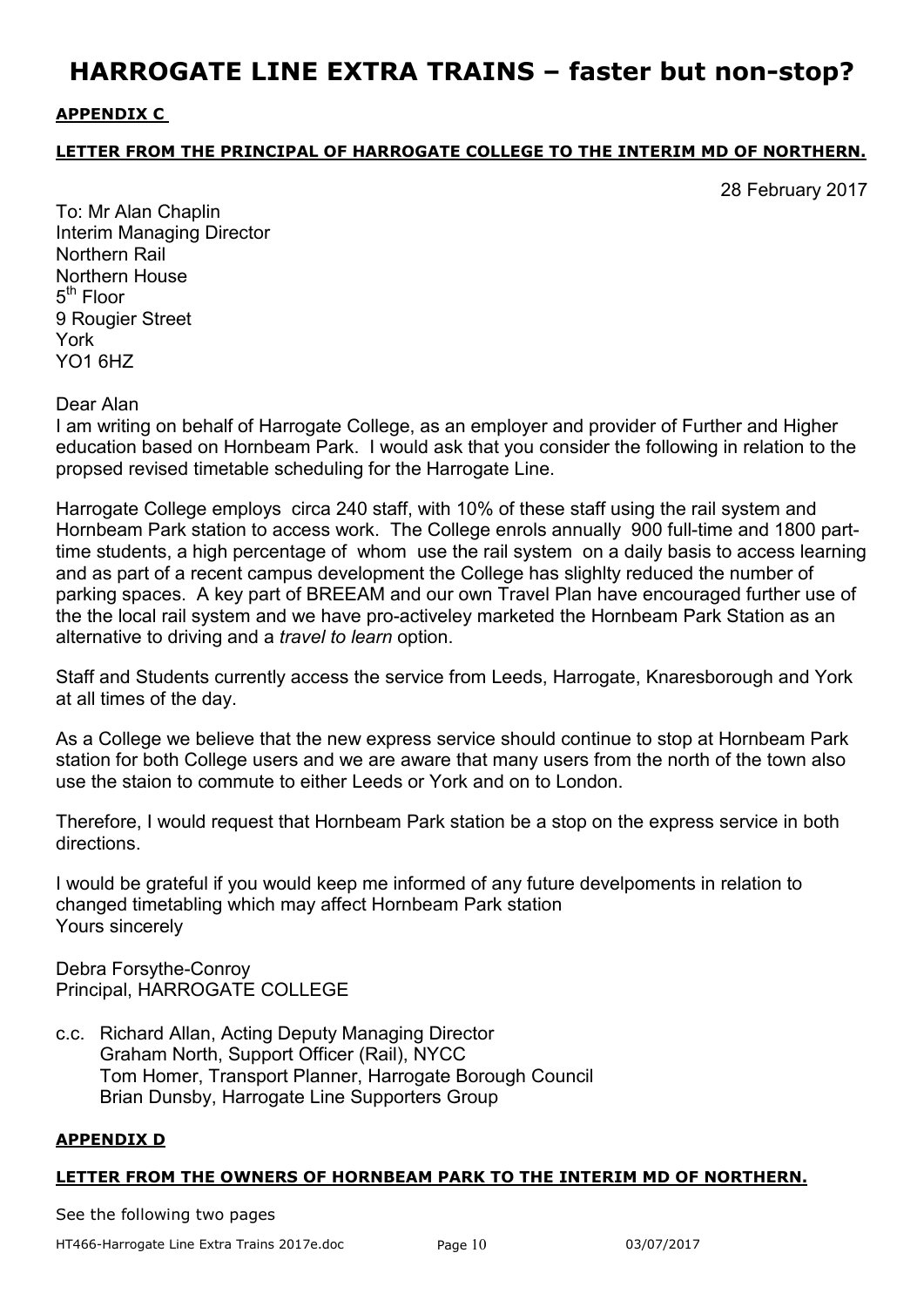22<sup>nd</sup> February 2017

A. Chaplin Esq. Interim Managing Director **Northern Rail** Northern House, 5th Floor. 9 Rougier Street, York YO1 6HZ



**COMMERCIAL PROPERTY CONSULTANTS AND SURVEY** 

**Claro Court Business Centre** Claro Road, Harrogate, HG1 4  $\mathbb{R}$ 01423-505501 01423-520996  $\sqrt{2}$ □ info@robbinsassociates.n

Dear Mr Chaplin,

#### Leeds Harrogate York Rail Line Timetable

I am writing on behalf of my client Hornbeam Park Developments Ltd (HPD), the developer and owner of Hornbeam Park, which was a major contributor towards the cost of building the Hornbeam Park rail halt in the first place. I have been asked to forward the views of HPD to your company in consideration of the revised timetable scheduling.

- 1. Express Services. Whilst HPD also welcome the additional services to achieve the promised four trains per hour frequency all day, we strongly consider that Hornbeam Park should continue to be served by all the express services in both directions. Hornbeam Halt provides the largest free car park, adjacent to the rail halt closest to the town centre and as agent for this site for the last 25 years, I am aware that it is not just local residents and Park users that use Hornbeam Park, many commuters from the north of the town drive to Hornbeam Park and use this, in preference to Harrogate Station, to commute to either Leeds or York and on to London.
- 2. In addition, Hornbeam Park is the largest and most vibrant business park in Harrogate with over 700,000 sq.f.t of employment uses, many of whom have frequent cause to go to Leeds/York and on to London and use the rail halt for his purpose. We have companies on site with offices in both Harrogate and Leeds and staff regularly commute by train, as it is easier and quicker than driving between offices. The more frequent services would only enhance the use. Whereas Pannal has lost much of its existing employment uses. We find that new companies, looking to relocate both into and within Harrogate, do consider the availability of the on-site rail halt to be a major benefit. Enhanced services will surely encourage greater use of the facility, particularly those through to London in early morning and evening would be most beneficial to corporate users.
- 3. Hornbeam Park also houses Harrogate College and a large number of students already travel into the site by rail. We anticipate that this will increase, due to the fact that the College, as part of its recent development to concentrate onto one site rather than the previous two, has substantially reduced the amount of on-site parking that it had previously offered to staff and students, whose numbers remain the same. This will result in students and staff requiring alternative means to access College at all times of day.
- 4. New developments are planned on site (on the former second College Site) and employment numbers will only continue to increase. The site is already at full capacity for car parking and so there is an increasing demand for public transport, both rail and buses to access the site.